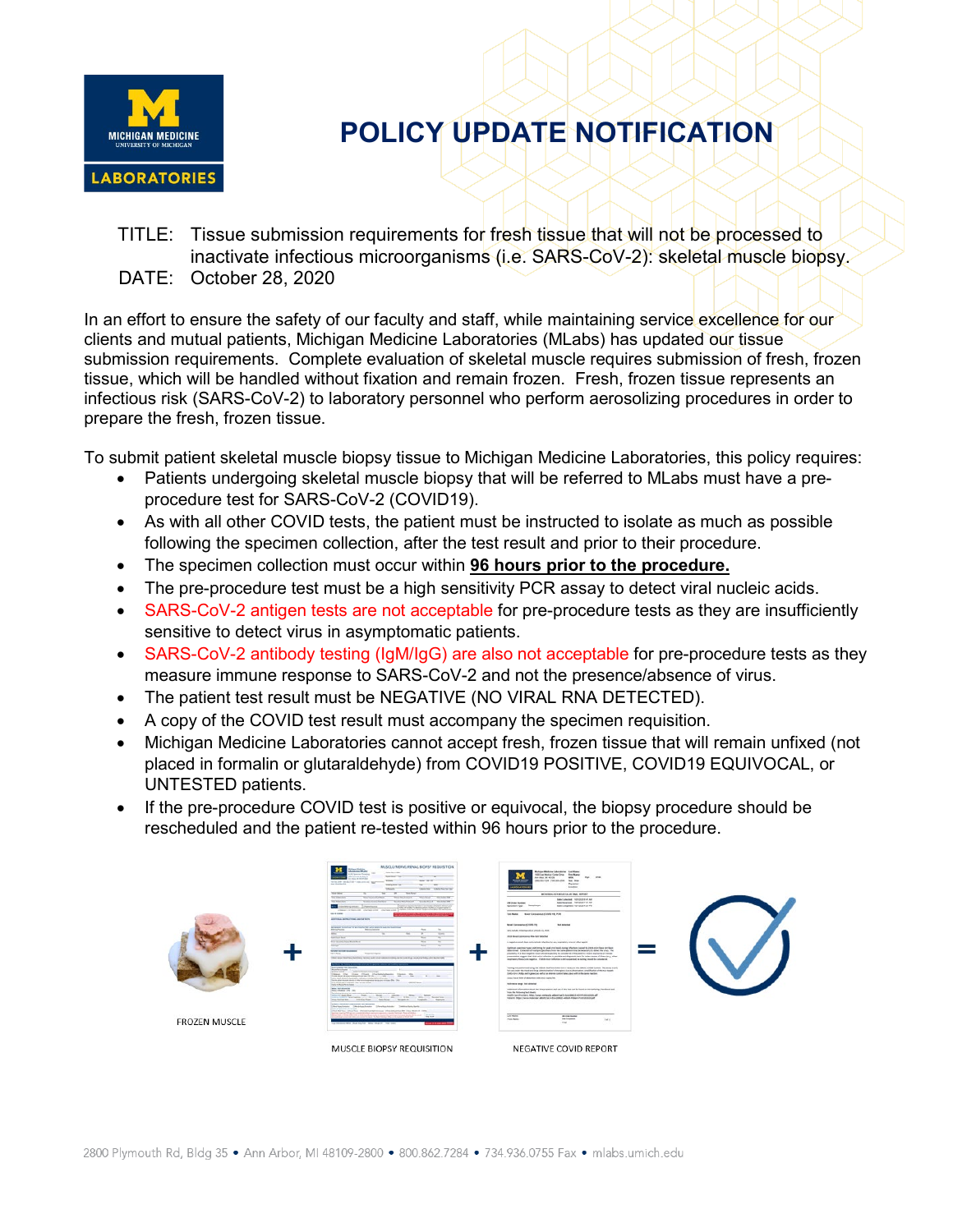

### SCHEDULING SKELETAL MUSCLE BIOPSY PROCEDURE AND PRE-PROCEDURE **TESTING**

The below graphic depicts the acceptable pre-procedure COVID test specimen collection time windows:

### SKELETAL MUSCLE BIOPSY: Pre-procedure COVID Testing + Procedure + Shipping

| <b>SATURDAY</b>      | <b>SUNDAY</b>                    | <b>MONDAY</b>                    | <b>TUESDAY</b>                   | <b>WEDNESDAY</b> | <b>THURSDAY</b>      | <b>FRIDAY</b>                    | <b>SATURDAY</b>                                   | <b>SUNDAY</b> | <b>MONDAY</b>    | <b>TUESDAY</b>   |
|----------------------|----------------------------------|----------------------------------|----------------------------------|------------------|----------------------|----------------------------------|---------------------------------------------------|---------------|------------------|------------------|
|                      |                                  |                                  |                                  |                  |                      |                                  |                                                   |               |                  |                  |
| & TEST RESULT WINDOW | <b>COVID SPECIMEN COLLECTION</b> |                                  |                                  | <b>PROCEDURE</b> |                      |                                  |                                                   |               |                  |                  |
|                      | & TEST RESULT WINDOW             | <b>COVID SPECIMEN COLLECTION</b> |                                  |                  | <b>PROCEDURE</b>     |                                  |                                                   |               |                  |                  |
|                      |                                  |                                  |                                  |                  |                      |                                  |                                                   |               |                  |                  |
|                      |                                  | <b>&amp; TEST RESULT WINDOW</b>  | <b>COVID SPECIMEN COLLECTION</b> |                  |                      | <b>PROCEDURE</b>                 | <b>SHIP</b><br><b>SATURDAY</b><br><b>DELIVERY</b> |               |                  |                  |
|                      |                                  |                                  |                                  |                  |                      |                                  |                                                   |               |                  |                  |
|                      |                                  |                                  |                                  |                  | & TEST RESULT WINDOW | <b>COVID SPECIMEN COLLECTION</b> |                                                   |               | <b>PROCEDURE</b> |                  |
|                      |                                  |                                  |                                  |                  |                      | & TEST RESULT WINDOW             | <b>COVID SPECIMEN COLLECTION</b>                  |               |                  | <b>PROCEDURE</b> |
|                      |                                  |                                  |                                  |                  |                      |                                  |                                                   |               |                  |                  |

Skeletal muscle biopsies for some inflammatory, degenerative disorders and storage diseases, benefit from evaluation by specially trained neuropathologists, like those at Michigan Medicine Laboratories. Scheduling surgery for a morning to mid-day procedure is essential to ensure same day shipping, specimen integrity and timely evaluation for the patient.

#### SKELETAL MUSCLE BIOPSY: Pre-procedure COVID Testing + Procedure + Shipping

|                  | <b>SURGERY DAY</b><br><b>Procedure Complete Time</b><br>to Ship Specimen | <b>PRE-PROCEDURE SPECIMEN</b><br><b>Collection Days</b> | <b>SHIPMENT</b><br><b>Special Instructions</b> |
|------------------|--------------------------------------------------------------------------|---------------------------------------------------------|------------------------------------------------|
| <b>MONDAY</b>    | 14:00                                                                    | Thursday - Sunday                                       | <b>FIRST DELIVERY</b>                          |
| <b>TUESDAY</b>   | 14:00                                                                    | Friday - Monday                                         | <b>FIRST DELIVERY</b>                          |
| <b>WEDNESDAY</b> | 14:00                                                                    | Saturday - Tuesday                                      | <b>FIRST DELIVERY</b>                          |
| <b>THURSDAY</b>  | 14:00                                                                    | Sunday - Wednesday                                      | <b>FIRST DELIVERY</b>                          |
| FRIDAY           | 14:00                                                                    | Monday - Thursday                                       | <b>SATURDAY DELIVERY</b>                       |

#### **MLabs recommends NOT scheduling skeletal muscle biopsies on Saturday or Sunday as storage of frozen skeletal muscle at -20C may be limited and shipping to MLabs is not available over the weekends.**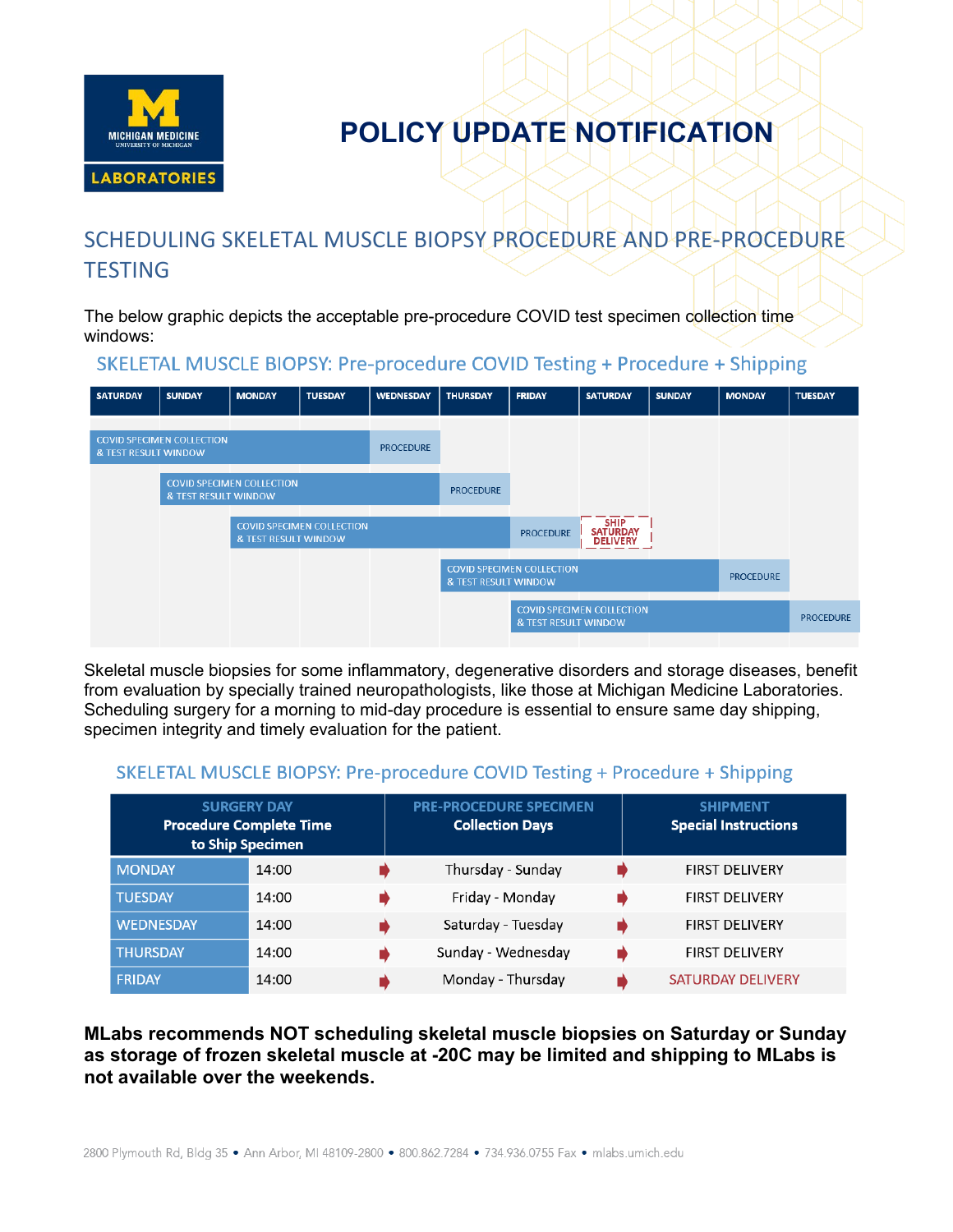

If COVID test results within 96 hours of collection is challenging within your facility/setting; please contact MLabs. MLabs offers COVID testing and may be able to assist you.

### HOW MLABS HANDLES VARIANCES:

**NO COVID TEST REPORT RECEIVED WITH SPECIMEN**

Skeletal muscle biopsies that are submitted without an accompanying COVID test result will be HELD until the MLabs Client Services team can secure a copy of the COVID NEGATIVE test result. The specimen will be accessioned to allow tracking within the Laboratory Information System; however, no tissue will be processed until a copy of the COVID test result is provided. This may cause significant delays in patient evaluation and care.



NO COVID TEST REPORT RECEIVED WITH SPECIMEN



MLABS CLIENT SERVICES CALLS SUBMITTING PHYSICIAN







DELAY IN EVALUTION



### **If NO COVID test was performed, the fresh, frozen tissue will NOT be**

**evaluated**. Only evaluation of the formalin fixed, paraffin embedded tissue and/or tissue for electron microscopy will be performed. This could result in an incomplete evaluation and diagnosis for the patient. This may result in a future repeat procedure for the patient.

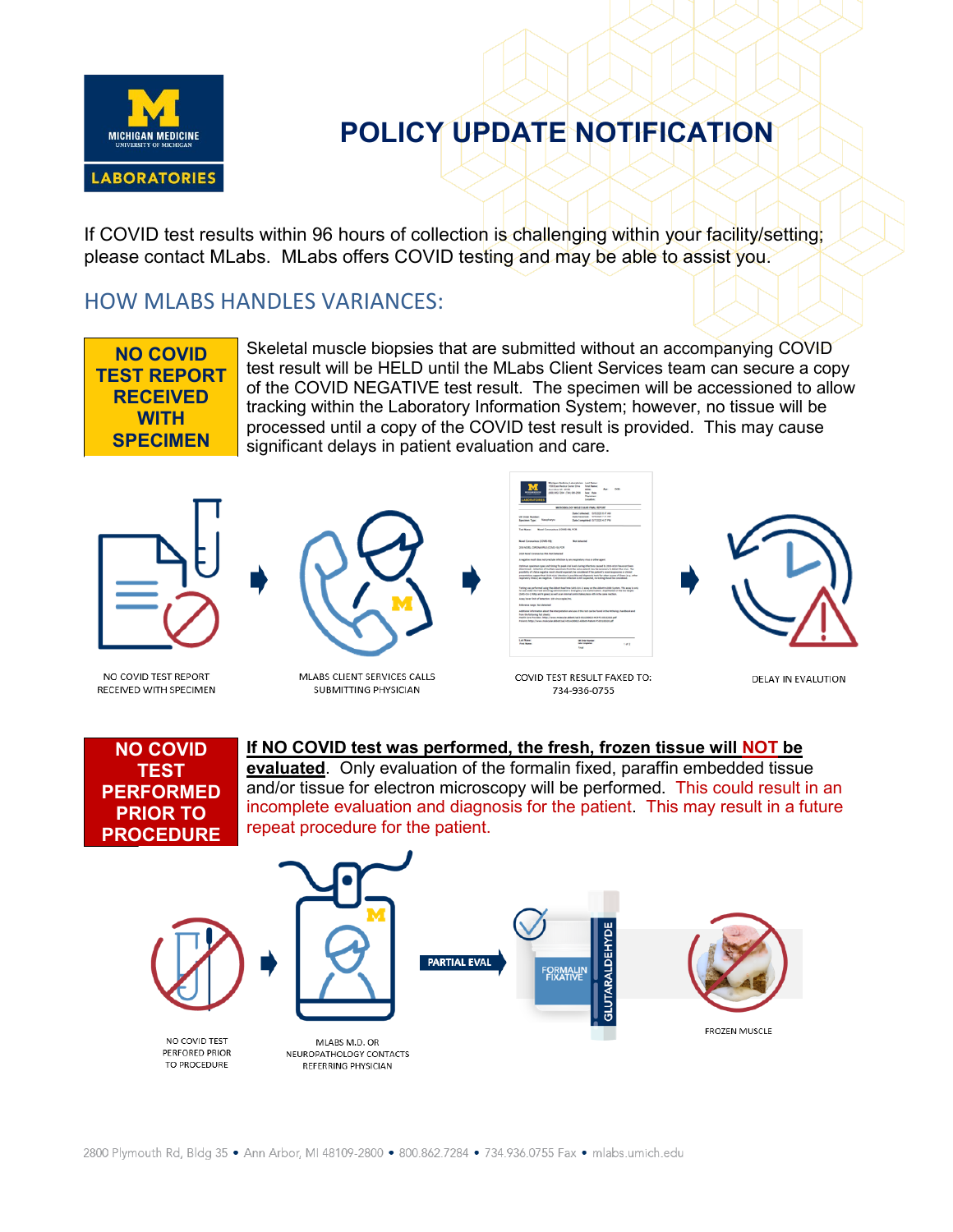

**PRE-PROCEDURE COVID TEST RESULT EQUIVOCAL**

**If the COVID test result is EQUIVOCAL, the fresh, frozen tissue will NOT be evaluated**. Only evaluation of the formalin fixed, paraffin embedded tissue. and/or tissue for electron microscopy will be performed. This could result in an incomplete evaluation and diagnosis for the patient. This may result in a future repeat procedure for the patient.



**COVID TEST** 

EQUIVOCAL RESULT PRIOR

TO PROCEDURE

MLABS M.D. OR NEUROPATHOLOGY CONTACTS REFERRING PHYSICIAN

**PARTIAL EVAL** 





FROZEN MUSCLE

**PRE-PROCEDURE COVID TEST RESULT POSITIVE**

**If the COVID test result is POSITIVE, the fresh, frozen tissue will NOT be evaluated.** Only evaluation of the formalin fixed, paraffin embedded tissue and/or tissue for electron microscopy will be performed. This could result in an incomplete evaluation and diagnosis for the patient. This may result in a future repeat procedure for the patient.